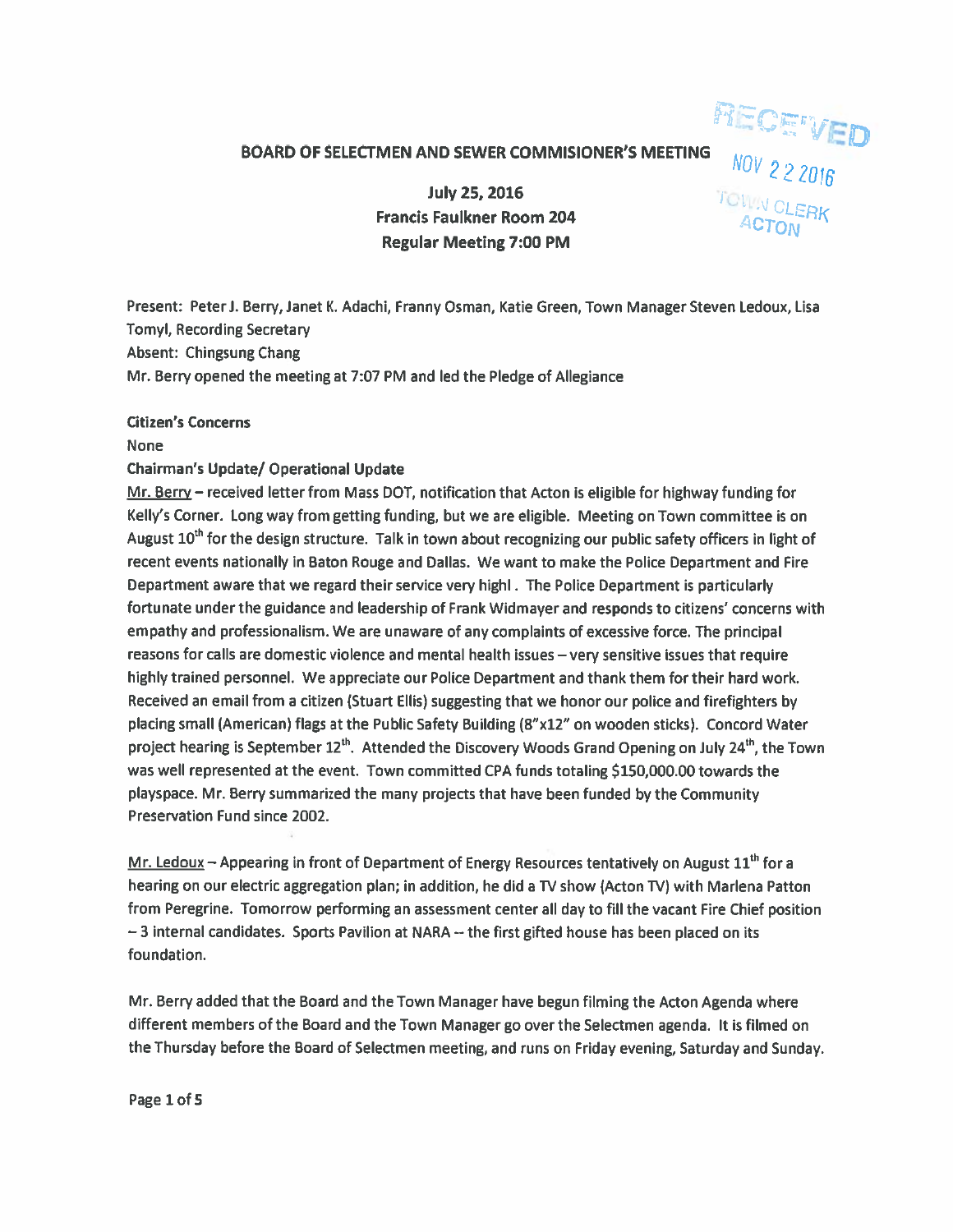### Public Hearings and Appointments

Dangerous Dog Hearing, Order to Show Cause — Mr. Berry read the public hearing notice at 7:12 PM. Hearing began at 7:19 PM. All parties involved and as witnesses were sworn in by Ms. Osman. Nina Pickering-Cook representing as Town Counsel, Deputy Chief Rich Burrows, Tack Palmer- ACO, and Patrol Officer David Joachim. Mr. Palmer read his statement of the events leading to the public hearing. Ms. Green inquired if Mr. Palmer had any initial recommendation or additional measures to present. Mr. Palmer stated that the Board needs to deem if the dog is dangerous first. Officer Joachim read his police report from June  $7<sup>th</sup>$ , but was not present for the dog bite that occurred on May 21st. Mr. Berry inquired if the dog is currently licensed and has <sup>a</sup> rabies vaccination, Mr. Palmer stated that at time of first bite, the dog had no vaccinations, but is now vaccinated (rabies). Ms. Osman questioned to Mr. Palmer if there were any incidents before May 21<sup>st</sup>. MR. Palmer only has on record the information of the 3 incidents.

Officer Joachim searched records and no further records of calls for this address and dog bite/aggression. Mr. Palmer explained that there is <sup>a</sup> 10-day quarantine after <sup>a</sup> reported dog bite. June  $21<sup>st</sup>$  there were no physical bites on the other dog.

Elizabeth Halloran — owner. Lived in complex since 2001. Claims that the dog never had <sup>a</sup> problem before another person in the complex go<sup>t</sup> <sup>a</sup> <sup>p</sup>it bull and the dog became aggressive due to being nervous around it. Lapsed in vaccinations and licensing due to taking care of <sup>a</sup> sick father in Franklin and had been running back and forth (between Acton and Franklin). Has owned the dog for 2.5 years. Only other caretaker of dog is <sup>a</sup> boyfriend and won't let him take the dog out on leash anymore. Ms. Green made inquiries regarding length of ownership and states she keeps the dog on leash. Ms. Adachi questioned Mr. Palmer regarding what are the requirements for vaccinations Mr. Palmer stated that all dogs must have their rabies shot by <sup>6</sup> months of age along with registration. Ms. Osman inquired regarding the May 23<sup>rd</sup> incident that the patrol officer was called to the area for a repor<sup>t</sup> of an ongoing animal issue — the dog was on the leash in the area of kids riding on bikes and dog was on <sup>a</sup> slacking leash. Ms. Halloran stated that she now walks the dog in the rear of the building to avoid being around people.

Mr. Berry questions Ms. Halloran regarding the length of current ownership of the dog and his concern that Ms. Halloran had not followed up with vaccinations until July  $11<sup>th</sup>$ . Ms. Halloran confirmed that she was concerned about not following up with vaccinations, and reiterated about being busy being the power of attorney for her father and going back and forth to Franklin.

Lindsay Robertson and daughter Rachel were sworn in in the beginning of the hearing. Ms. Robertson's daughter was the bite victim from the May incident. Ms. Robertson stated that this was not the first incident when the dog has bit someone and showed aggressive behavior. Everyone is afraid of this dog in the complex. Her dog is scared of "Eviee". Ms. Robinson showed <sup>a</sup> <sup>p</sup>icture of the bite her daughter received via <sup>a</sup> cell phone picture. The Board reviewed the picture of the bite.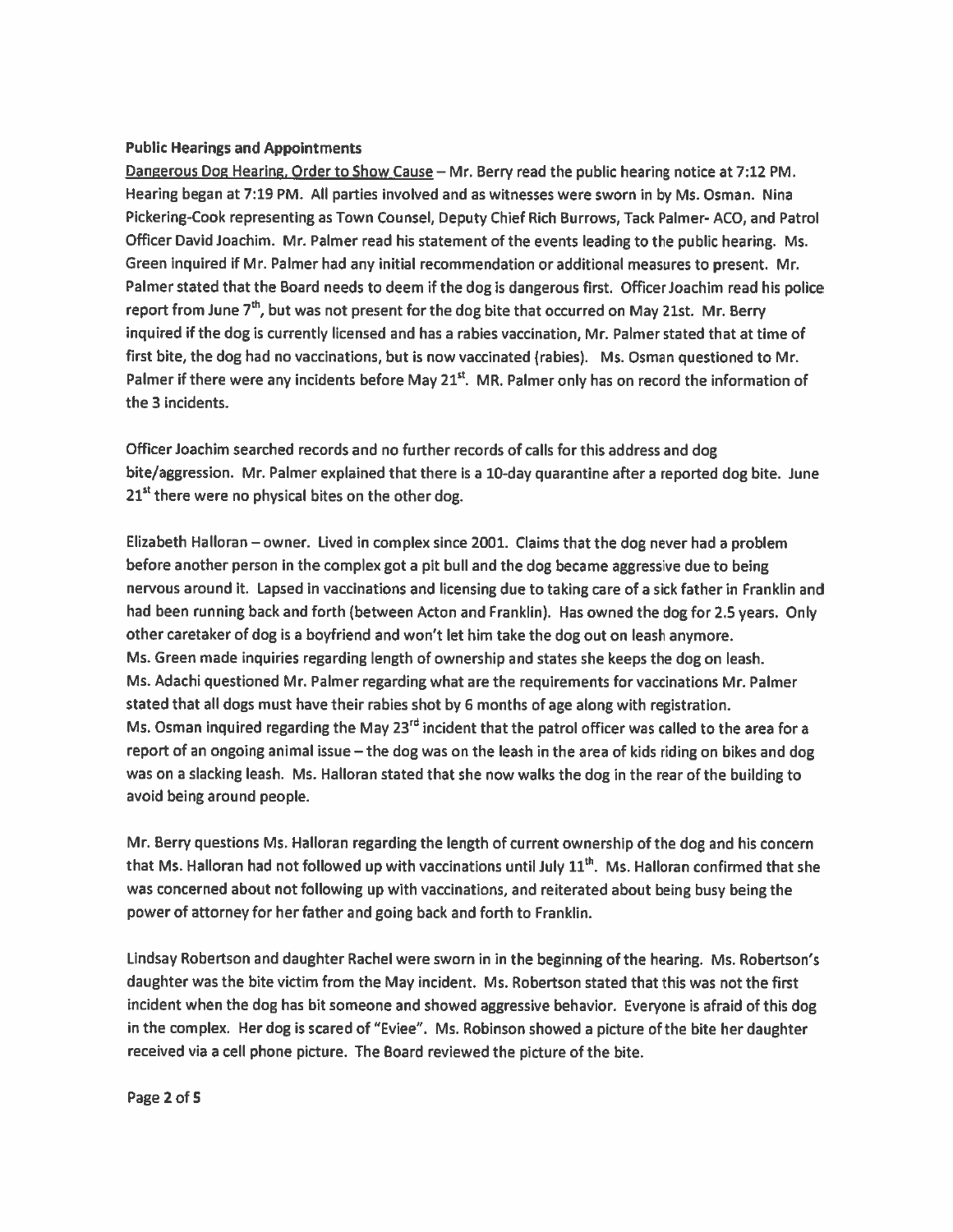Ms. Adachi confirmed the breed of Eviee as being referred to as <sup>a</sup> shepherd dog and Ms. Robertson's dog as a Pit Bull, but much smaller than Ms. Halloran's dog. Ms. Green inquired if Ms. Robertson's daughter was playing with the dog (Eviee) and asked Ms. Robertson's daughter if she went to pe<sup>t</sup> the dog. Ms. Robertson's daughter stated "1 went to pe<sup>t</sup> the dog and the dog bit me."

Mr. Berry closed the hearing. Ms. Pickering-Cook clarified the definition and difference between <sup>a</sup> nuisance dog and <sup>a</sup> dangerous dog under the MGL statute.

Ms. Green reiterated that the dog has bitten <sup>a</sup> person and has shown aggression around other dogs — it is clear that it is <sup>a</sup> dangerous dog under MGL 140, § 157 definition. Ms. Adachi agrees. Ms. Green moved to define the dog as <sup>a</sup> Dangerous Dog, MS. Adachi second. All Ayes. (4-0) Mr. Palmer recommends number 3 under GL14O §157 that the dog be muzzled all times outside of the apartment. It does not need to be on <sup>a</sup> chain but on <sup>a</sup> leash or <sup>a</sup> tether. Ms. Green inquired to Mr. Palmer how does the Animal Control Officer follow up if the order is not followed through. Mr. Palmer would consult Town Counsel for further recommendation. Ms. Green asked the owner if the dog will be spayed. Ms. Holleran plans to spay the dog. Ms. Green would like to add #6 under GL14O §157 that the dog be spayed in the order.

Motion the dog under chapter. 140 §157 C3 that whenever the dog is removed from the premises (interior of the apartment building outside of the apartment) —tethered but not chained under GL Chapter 140 §157 - Ms. Green moved, Ms. Osman seconded. All Ayes (4-0).

#### Selectmen Business

Business Inventory Database Presentation, Economic Development Committee — Larry Kenah and Doug Tindal from the EDC presented <sup>a</sup> power point presentation regarding the survey they are going to be starting regarding <sup>a</sup> voluntary database in separate waves determined by the type of business they operate. Town Manager Ledoux is supportive of the project. Ms. Adachi thinks <sup>a</sup> grea<sup>t</sup> project as well. Going to be for the use of your committee  $-$  is it going to be accessible or is it going to be password protected. Mr. Kenah stated that it will have limited availability. When the volunteers plan to be visiting businesses in Town, the EDC will make sure that they notify the Police Department, and will carry identifiable ID, notify the Beacon, Action Unlimited, and the Town website. The Board fully supports the project.

Discussion on Letter of Non-Opposition, Mass Wellspring — representing Mass Wellspring is Stephanie Lipton to bring the Board up to speed for the reason why another letter of non-opposition is needed. They have secured <sup>a</sup> location on the Maynard/Acton border at 18 Powder Mill Road. Mr. Berry— asked if she would be willing to negotiate <sup>a</sup> host paymen<sup>t</sup> in lieu of taxes — Ms. Lipton stated she would have to go back to her board for an answer since they are listed as not-for-profit. The Department of Public Health has classified marijuana dispensaries as non-profit. Mr. Berry looking for <sup>a</sup> note from Roland verifying the business is zoned for health care.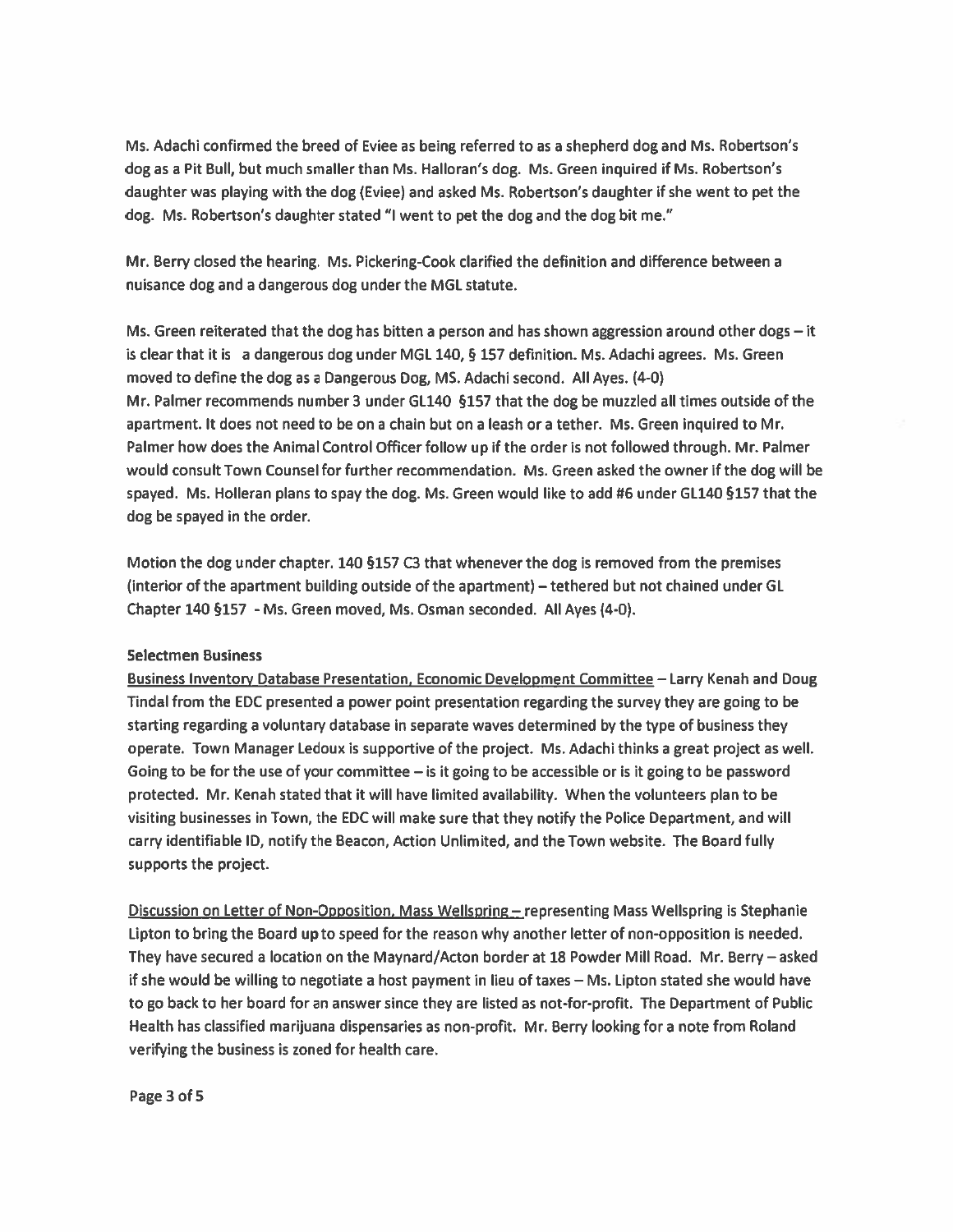Ms. Adachi moved to provide <sup>a</sup> new letter of non-opposition to supersede the previous letter dated July 9, 2015 to Mass Wellspring to operate <sup>a</sup> registered medical marijuana dispensary at 18 Powder Mill Road, with the letter to be signed by the Town Manager on behalf of the Town of Acton acted duly noted at <sup>a</sup> Board of Selectmen meeting held on July 25, 2016., with the subject that the applicant will provide <sup>a</sup> redacted copy of the business plan in <sup>a</sup> reasonably timed period. Ms. Green seconded. All Ayes (4-0).

Deputy Chief Rich Burrows requests that they (Police Department) be involved with the security teams going over the security plans.

FY17 Sewer Operation and Maintenance (0 & M) Rate Setting — Steve Barrett, Finance Director presented to the BOS the FY17 Sewer operation and maintenance rate recommendation. Mr. Barrett requests <sup>a</sup> vote on no change in rate from FY16. Ms. Adachi move to accep<sup>t</sup> recommendation of Finance Department regarding the sewer district rates for FY17 specifically residential .12156 per cubit feet and commercial at .1727 per cubit feet and industrial .1727 per cubit feet. Ms. Green second. All Ayes (4-0)

Town Bylaws Change Discussion, Appointment (Election) of (Temporary) Assistant Town Moderator and Electronic Voting at Town Meeting — Town Moderator Peter Ashton requesting to add <sup>2</sup> warrant articles to the potential Fall Town Meeting regarding electronic voting and appointment of an Assistant Town Moderator. Ms. Green noted that the temporary moderator will be elected at town meeting — Mr. Ashton confirmed that this would happen at the beginning of Town Meeting. Ms. Adachi suggests that the Town Moderator be allowed to sugges<sup>t</sup> candidates.

Discussion on Fall Town Meeting Including Closing of Town Warrant — Mr. Ledoux listed <sup>a</sup> recommendation for criteria for calling <sup>a</sup> special town meeting: if items couldn't wait for annual town meeting from the July  $11<sup>th</sup>$  meeting. Potential items include ratification of the fire contract – part of the provision is starting Advanced Life Support (ALS) and having to <sup>g</sup>ive Central Middlesex Emergency Response Association (CMERA) 6 months notification that the Town will withdraw from external Paramedic service – so notification needs to be given by December  $31<sup>st</sup>$ . Two items that Mr. Ashton talked about were electronic voting, anda potential land purchase — the Lazarro property on River Street. Getting an appraisal done now on it. Also Senior Center Lease. Mr. Ledoux recommends keeping the warrant open in case there are some citizen petitions. Will discuss closing the warrant at the August 8<sup>th</sup> meeting.

# Consent Agenda

Ms. Green moved to approve consent items 7-18, Ms. Adachi second. (4-D) Ms. Green moved to adjourn, Ms. Adachi seconded. Meeting adjourned 10:10 PM.

Respectfully Submitted,

Page 4 of S